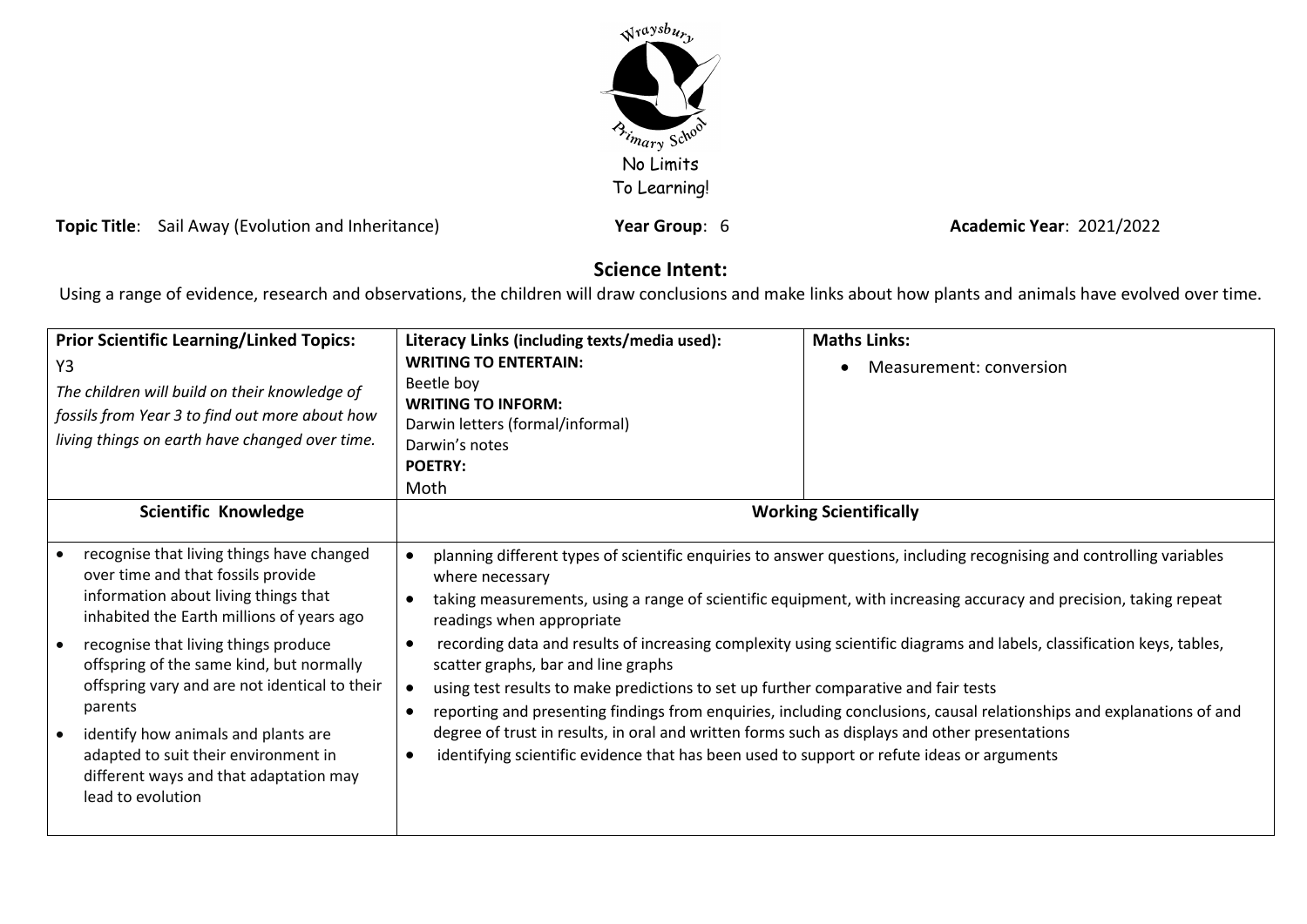

## **Content:**

# **Lesson 1**

 The children will recognise the difference between inherited and environmental characteristics and identify the characteristics inherited from their parents. Using the Beckhams as an example.

## **Lesson 2**

- To recognise the term species, the children will look at characteristics all dogs share and their differences. They will use tablets to research height, weight, life span, temperament.
- The children will understand the difference between 'selective breeding' and 'evolution' by exploring cross breeds of dogs and the reasons behind this. **Lesson 3**
	- Children explore a cactus and consider how it's adaptations enable it to survive in the desert.

# **Lesson 4**

 Identify how animals and plants are adapted to suit their environment in different ways and that adaptation may lead to evolution. Provide children with animal in small groups to discuss. Consider the adaption that meant it was suited to its environment and consider the impact of not having these characteristics.

## **Lesson 5**

 Provide children with an unusual environment e.g. volcano, desert, ice, a cave dwelling. Consider what adaptions an animal would need to survive – supporting their reasons why.

# **Lesson 6**

Use secondary sources to find out about how the population of peppered moths changed during the industrial revolution (Research)

# **Lesson 7**

 Through the eyes of Charles Darwin, the children will visit the Galapagos islands and draw conclusions about how finches have evolved over time. The children will practically demonstrate how their beaks evolved using tweezers (Pattern Seeking)

## **Lesson 8**

- The children will research the life of Mary Anning and how her research challenged the way scientists had thought the natural world had developed. **Lesson 9**
- The children will explore fossils as evidence to draw conclusions about how these animals survived on Earth millions of years ago.